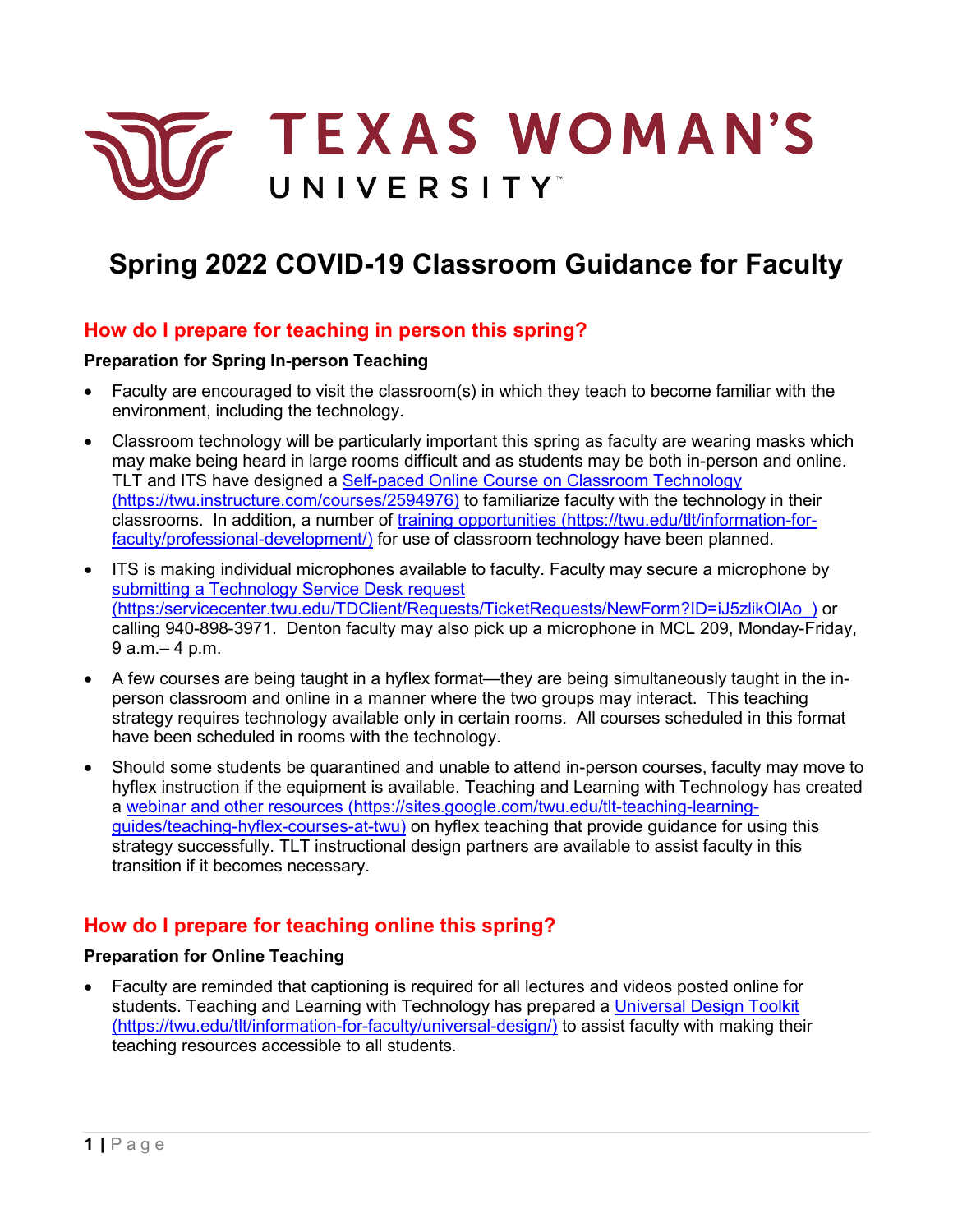- Teaching and Learning with Technology is offering training opportunities [\(https://twu.edu/tlt/information-for-faculty/professional-development/\)](https://twu.edu/tlt/information-for-faculty/professional-development/) for faculty who are teaching online and hybrid courses.
- Any faculty member may request individual assistance with course design from an [instructional](https://twu.edu/tlt/information-for-faculty/instructional-design-partners/)  [design partner \(https://twu.edu/tlt/information-for-faculty/instructional-design-partners/\).](https://twu.edu/tlt/information-for-faculty/instructional-design-partners/)

# **What are the general guidelines for classroom interactions?**

#### **General Guidelines for In-Person Courses**

- Academic Affairs has developed a COVID-19 statement that is available at [Faculty & Staff](https://twu.edu/oevp/faculty-staff-resources/)  [Resources \(https://twu.edu/oevp/faculty-staff-resources/\)](https://twu.edu/oevp/faculty-staff-resources/) > *TWU Syllabus - Template* which should be included in all course syllabi.
- Disposable face coverings will be available in classrooms.
- Face coverings with clear panels may be necessary for faculty in courses with students who are hearing-impaired. Disability Services for Students has a small supply of these masks which faculty may request if a student needing such an accommodation is in the class.
- Using podium microphones will make communication while wearing face coverings more comprehensible.
- Hand sanitizer and sanitizing supplies will continue to be available in classrooms as well as in many locations around our campuses.
- Consider propping doors open as students arrive and leave to reduce the need to touch knobs/handles.
- Remind students not to come to class if they are feeling ill. Students who have tested positive are not allowed to return until released by Risk Management.
- If a student contacts you to indicate she/he has COVID-19 or the symptoms of COVID-19, encourage the student to complete the Risk Management form entitled *[COVID-19 Reporting Form](https://veoci.com/veoci/p/form/y5v3xsy58vpb?c=119409#tab=entryForm)  [\(https://veoci.com/veoci/p/form/y5v3xsy58vpb?c=119409#tab=entryForm\).](https://veoci.com/veoci/p/form/y5v3xsy58vpb?c=119409#tab=entryForm)* Students and faculty must report illness so the university can conduct contact tracing and cleaning as appropriate.
- Contact Risk Management if you need assistance with any of the guidance in this document [\(risk@twu.edu\)](mailto:risk@twu.edu). Risk Management has also developed additional guidance for non-traditional instructional spaces (e.g., art and dance studios).

### **How do we track/trace our student population should a COVID-19 case occur?**

#### **Supporting Contact Tracing in the Classroom**

- To assist with contact tracing, and potentially minimize disruptions to your in-person classes, consider creating a seating chart on the first day of class and ask students to sit in the same seats each time they come to class in order to assist in contract tracing should it be needed.
- Take time on the first day to discuss the reasons for the seating chart with the class so that they understand why it is necessary.
- Take attendance in order to know who was in class should contact tracing be needed.